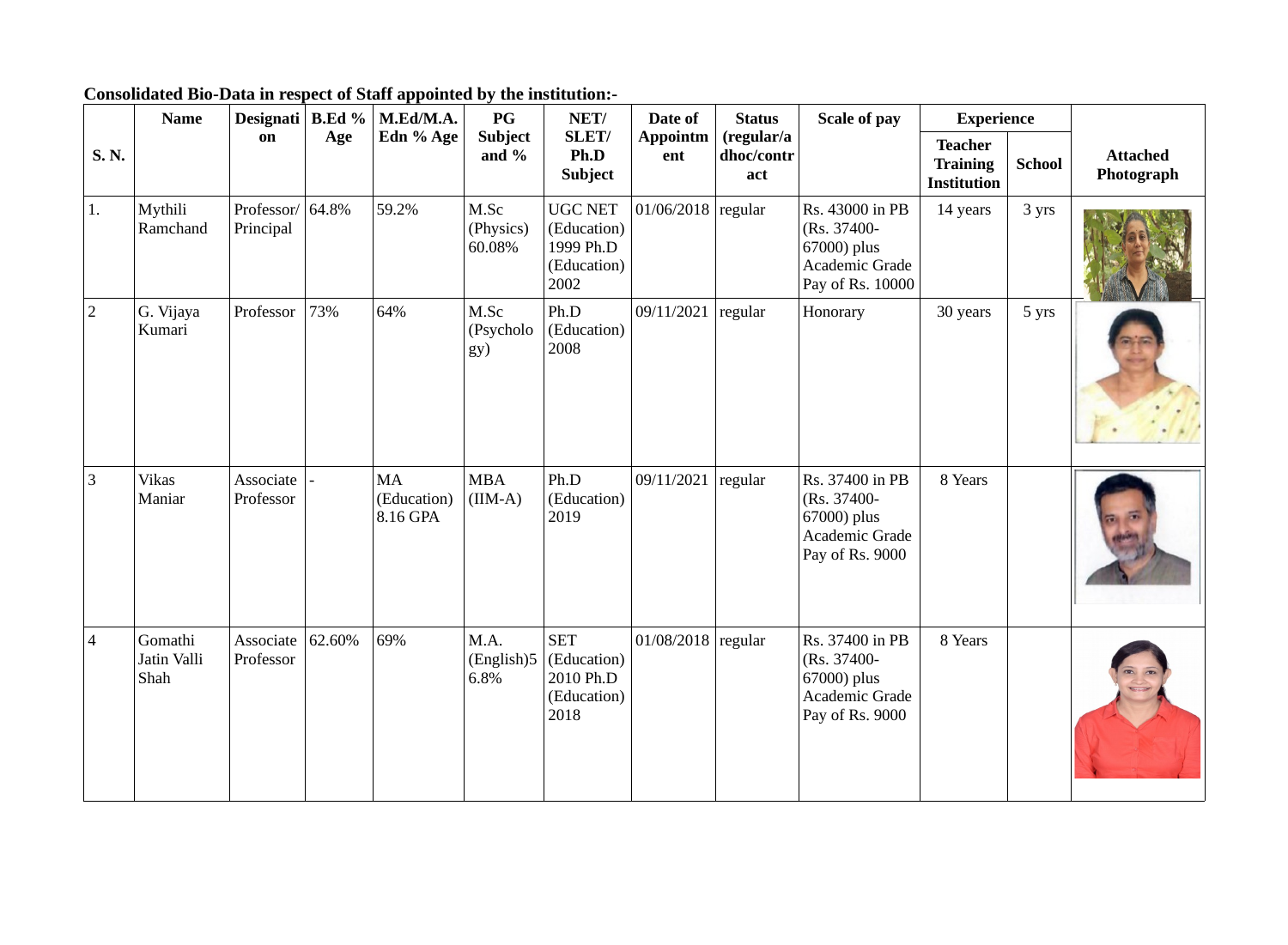| 5              | Bindu<br>Thirumalai       | Assistant<br>Professor        |                       | MA<br>(Education)<br>68% Grade<br>A 4.76/7 | Computer<br>Applicatio<br>ns 74%<br>M.Phil<br>(Education<br>75% | Masters of UGC NET<br>(Education)<br>2014                | $01/08/2015$ regular |         | Rs. 15600 in PB<br>(Rs. 15600-<br>39100) plus<br>Academic Grade<br>Pay of Rs. 6000 | 4 Years |       |  |
|----------------|---------------------------|-------------------------------|-----------------------|--------------------------------------------|-----------------------------------------------------------------|----------------------------------------------------------|----------------------|---------|------------------------------------------------------------------------------------|---------|-------|--|
| $6\,$          | Poonam<br>Sharma          | <b>Assistant</b><br>Professor | <b>B.El Ed</b><br>62% | MA<br>(Education)<br>(Grade 4.94)          | MA<br>(Psycholo<br>gy) 62%                                      | <b>UGC NET</b><br>2012 Ph.D<br>2018                      | 9/05/2018            | regular | Rs. 15600 in PB<br>(Rs. 15600-<br>39100) plus<br>Academic Grade<br>Pay of Rs. 6000 | 6 Years | 3yrs  |  |
| $\overline{7}$ | Ruchi<br>Kumar            | Assistant<br>Professor        | 67.43%                | M.Ed 71.3%   M.Sc                          | (Botany)<br>66.8%                                               | <b>UGC NET</b><br>(Education)<br>2018 Ph.D<br>(Educaton) | 10/08/2015           | regular | Rs. 15600 in PB<br>(Rs. 15600-<br>39100) plus<br>Academic Grade<br>Pay of Rs. 6000 | 3 Years | 7 yrs |  |
| $\vert 8$      | Jennifer<br><b>Thomas</b> | Assistant<br>Professor        |                       | MA<br>(Education)<br>62.42%                | MA<br>(English)<br>73.2%                                        | <b>UGC NET</b><br>(Education)<br>2016                    | $01/08/2015$ regular |         | Rs. 15600 in PB<br>(Rs. 15600-<br>39100) plus<br>Academic Grade<br>Pay of Rs. 6000 | 4 Years | 5 yrs |  |